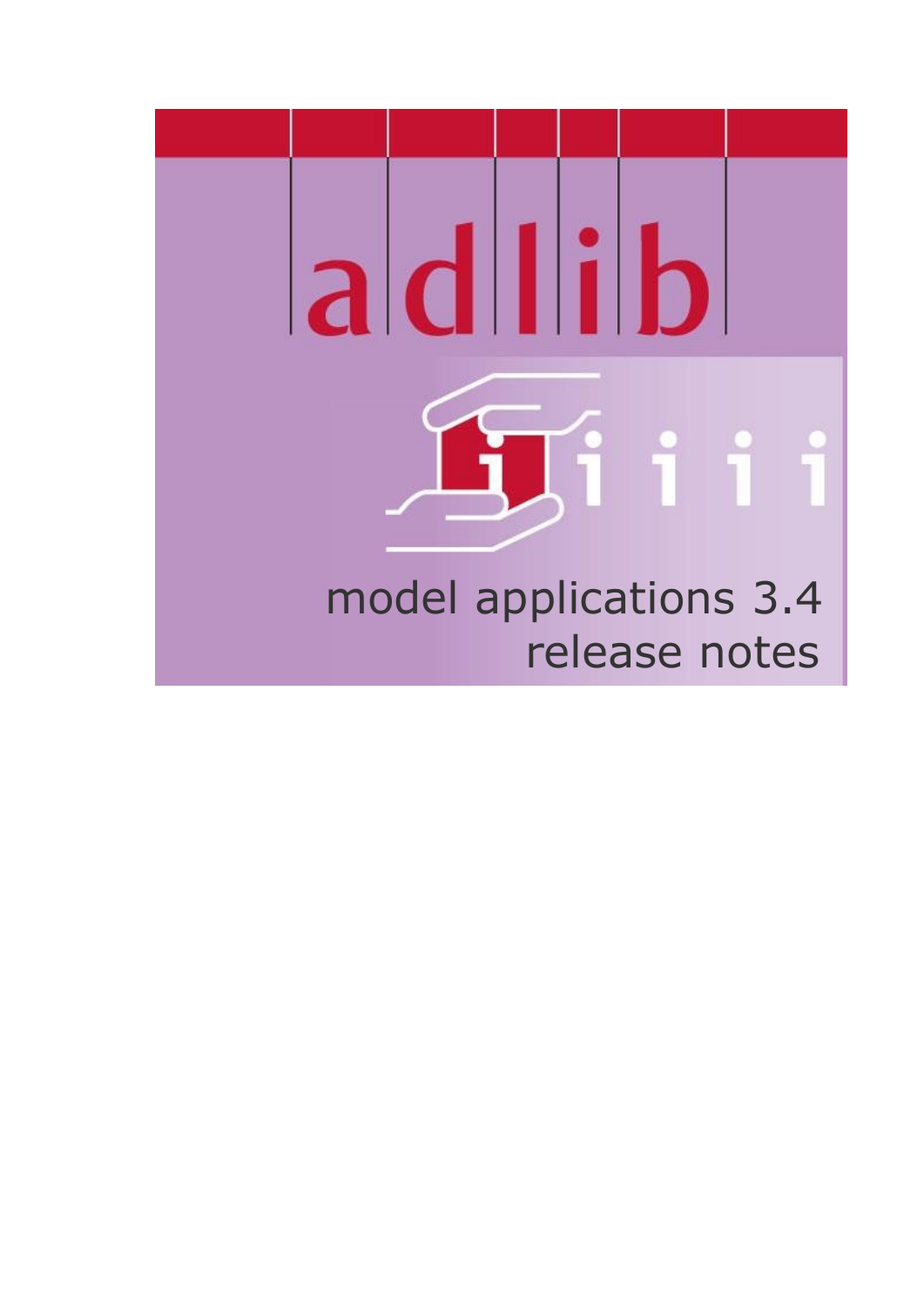# Adlib Information Systems

Copyright © 1992-2006 Adlib Information Systems B.V. ® All rights reserved. Adlib® is a product of Adlib Information Systems B.V. ®

The information in this document is subject to change without notice and should not be construed as a commitment by Adlib Information Systems. Adlib assumes no responsibility for any errors that may appear in this document. The software described in this document is furnished under a licence and may be used or copied only in accordance with the terms of such a licence. While making every effort to ensure the accuracy of this document, products are continually being improved.

As a result of continuous improvements, later versions of the products may vary from those described here. Under no circumstances may this document be regarded as a part of any contractual obligation to supply software, or as a definitive product description.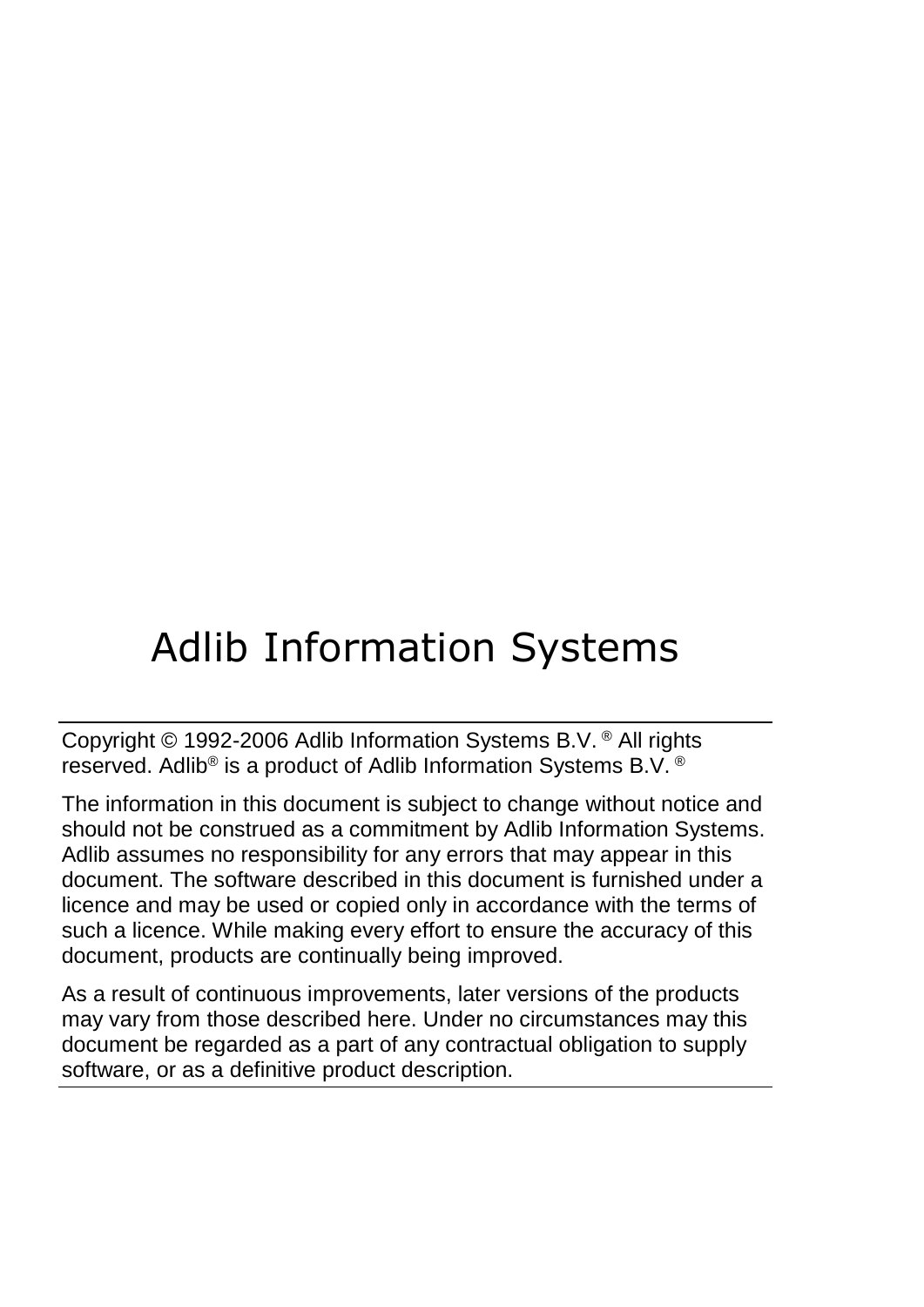# **Contents**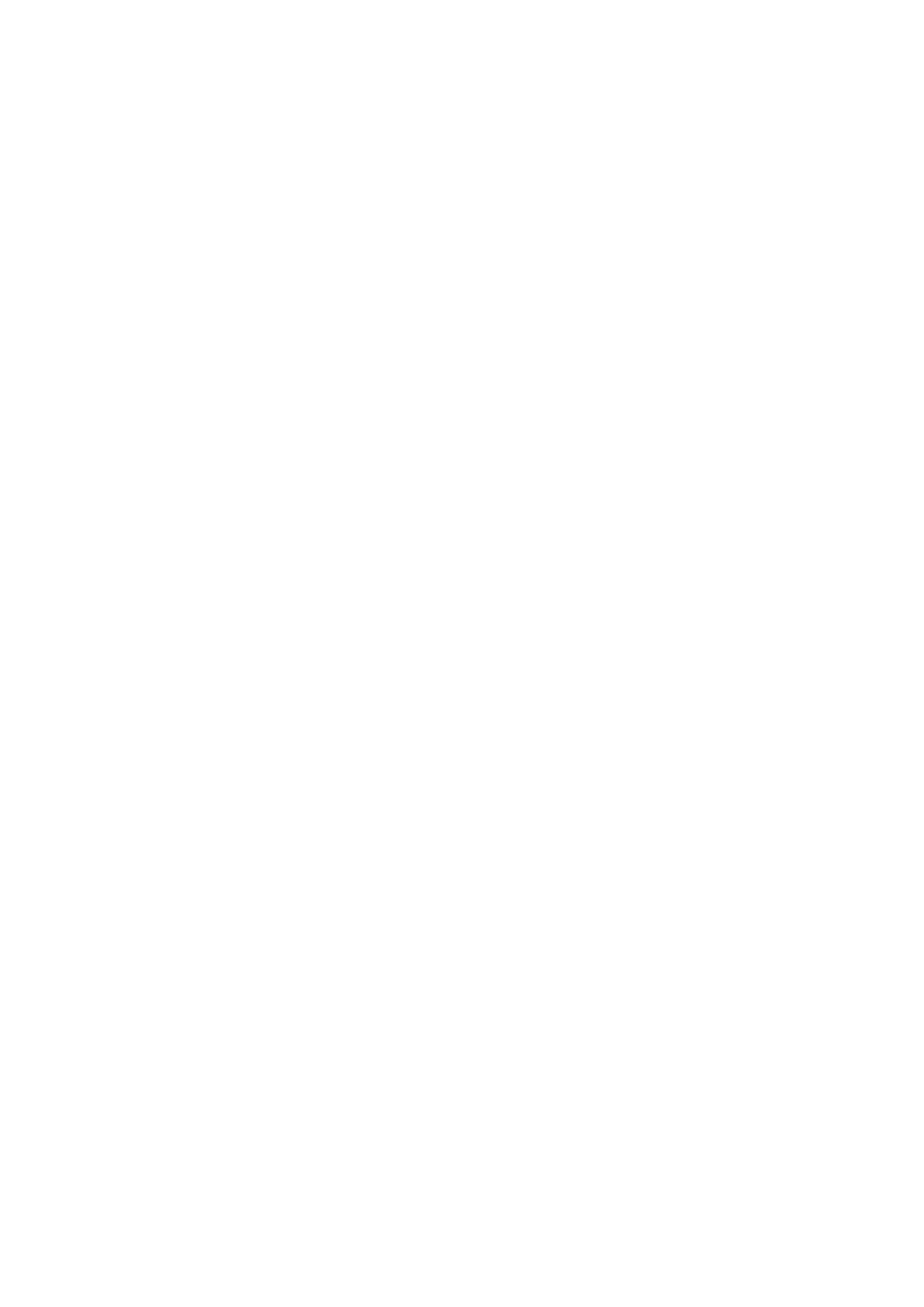# <span id="page-4-0"></span>**1 Improvements in 3.4 applications**

These release notes only describe the changes from 3.3 to 3.4.

# <span id="page-4-1"></span>**1.1 Unicode UTF-8**

All Adlib files (databases, screens, application structures, help texts, system texts, adapls, etc.) in the 3.4 model applications are now coded in Unicode UTF-8 (previously ANSI). This allows you to include exotic characters and texts in non-western languages in these files, like the titles of screens, in messages that Adlib shows, and for example in the labels of screen fields.

The database option *Locale* is English by default, but can easily be set to your own language. (This setting is relevant for the order in which records are sorted. See the Designer Help for more information about this option.)

# <span id="page-4-2"></span>**1.2 French and Greek**

Besides Dutch, English and German, the user interface of Adlib 3.4 applications can be switched to French and Greek as well.

# <span id="page-4-3"></span>**1.3 Reorganization of folders and files**

- 1. The *\bin* subfolder will be called *\executables*, from now on.
- 2. All adapl source files have been collected in the *\adapl sources* subfolder.
- 3. From 3.4, all screens are located in the *\screens* subfolder.
- 4. Titles (menu texts) of output formats can be provided in the adapl itself or in the application structure (.*pbk* file). All those texts have been moved to the application structures of the model applications 3.4, so that they can be read in Adlib Designer and edited in there as well, if necessary.
- 5. In older application versions, some English text files had a zero behind their name (to indicate that the file was in the English language), while others had no number at all behind their name (since English is the default language). In 3.4, all English help and text files no longer have a zero behind their name; it is now more clear that the English files are the default ones.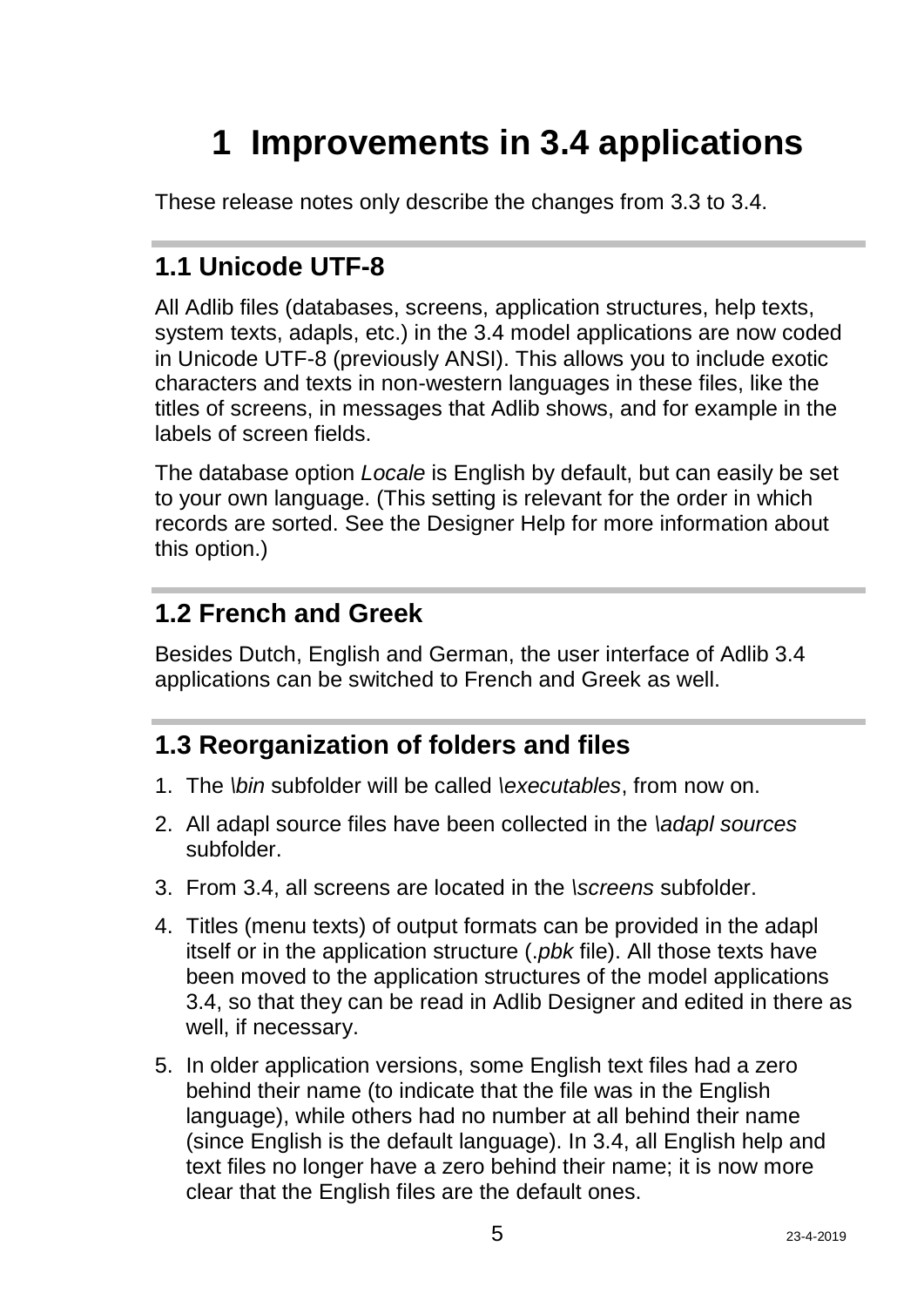6. The texts from the Museum Basis help files have been included in the general help files (which apply to multiple applications) in the *\texts* subfolder.

Subfolders and files which became obsolete as a consequence of the above reorganizations, have been removed.

# <span id="page-5-0"></span>**1.4 Adlib Museum**

## <span id="page-5-1"></span>**1.4.1 Improvements in files**

- 1. In the *Documentation* data source and the underlying data sources, the *Sort year* field (tag *sj*), which was already being used to be able to sort document records on the year of publication, is now also used to search on the year of publication. Therefore the name of the field has been changed from *Sort year* into S*earch year*. The field is automatically filled with a year, if in the free text fields *Year* (tag *ju*), or *Year (source)* (tag *sy*) a year appears. The *Year of publication* access point in the relevant applications, now searches the index on the tag *sj* of the *Search year* field, instead of the word index on the tag *ju* (which was free-text searching).
- 2. In the *Persons and institutions* and *Thesaurus* data sources in 3.4 applications, the list of domains which you can assign to a term or name, are displayed alphabetically sorted.
- 3. In the object collection data sources of Museum applications, the access points *Content period* and *Associated period* have been added. These search the already existing fields *content.date.period* (tag *ib*) and *association.period* (tag *kb*).

## <span id="page-5-2"></span>**1.4.2 Improvements in terminology**

- 1. In the English field labels, the terms "article" and "lead word" were both used. Now, "lead word" is used consistently.
- 2. In the English field labels, the terms "creator" and "maker" were both used. Now, "creator" is used consistently.
- 3. The German term "Objectkategorie" has been replaced by "Sachgruppe".
- 4. The English field label "Location fitness' has been replaced by "Location suitability".

# <span id="page-5-3"></span>**1.4.3 Solved problems**

1. All ISBD presentations (generated via adapls) have been improved: multiple publishers for one publication are now separated by a colon.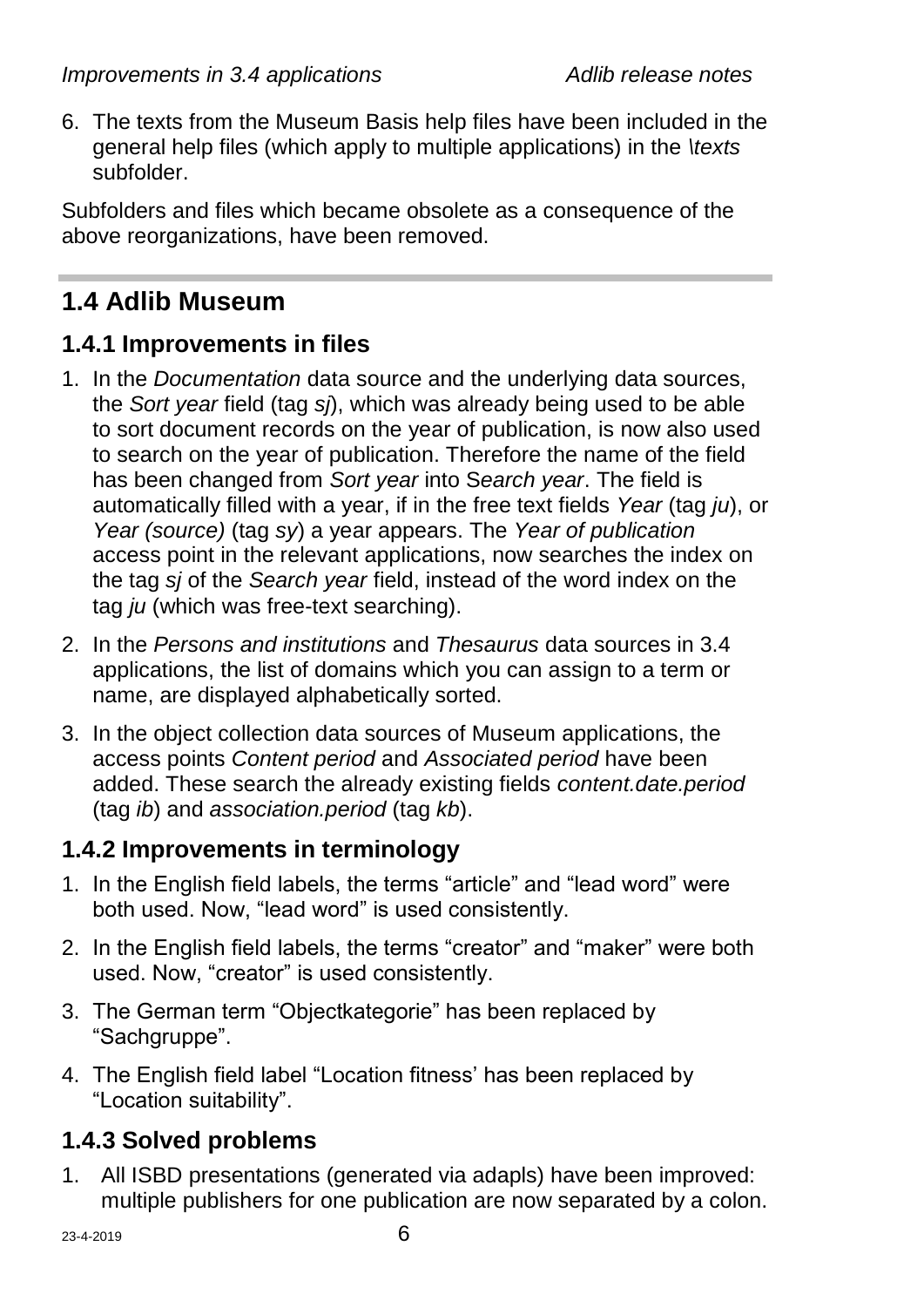- 2. In the application structure file, the *Despatch* data source only pointed to the *TRANSPOR* database but not also to the *DESPATCH* dataset in it. So you could open and search the data source, but it was impossible to create new records in it.
- 3. When you searched the *Name (person keyword)* field (tag *PT*) in the *Documentation* data source, you would never find equivalent terms, because for this field in the data dictionary no *Equivalent field* had been set.
- 4. In the *THESAU* database (*Thesaurus* data source), the never used *category* field (tag *dr*) has been removed.

# <span id="page-6-0"></span>**1.5 Adlib Museum Basis**

#### <span id="page-6-1"></span>**1.5.1 Improvements in files**

- 1. In the *Documentation* data source and the underlying data sources, the *Sort year* field (tag *sj*), which was already being used to be able to sort document records on the year of publication, is now also used to search on the year of publication. Therefore the name of the field has been changed from *Sort year* into S*earch year*. The field is automatically filled with a year, if in the free text fields *Year* (tag *ju*), or *Year (source)* (tag *sy*) a year appears. The *Year of publication* access point in the relevant applications, now searches the index on the tag *sj* of the *Search year* field, instead of the word index on the tag *ju* (which was free-text searching).
- 2. In the *Persons and institutions* and *Thesaurus* data sources in 3.4 applications, the list of domains which you can assign to a term or name, are displayed alphabetically sorted.
- 3. In the object collection data sources of Museum applications, the access points *Content period* and *Associated period* have been added. These search the already existing fields *content.date.period* (tag *ib*) and *association.period* (tab *kb*).

#### <span id="page-6-2"></span>**1.5.2 Improvements in terminology**

- 1. In the English field labels, the terms "article" and "lead word" were both used. Now, "lead word" is used consistently.
- 2. In the English field labels, the terms "creator" and "maker" were both used. Now, "creator" is used consistently.
- 3. The German term "Objectkategorie" has been replaced by "Sachgruppe".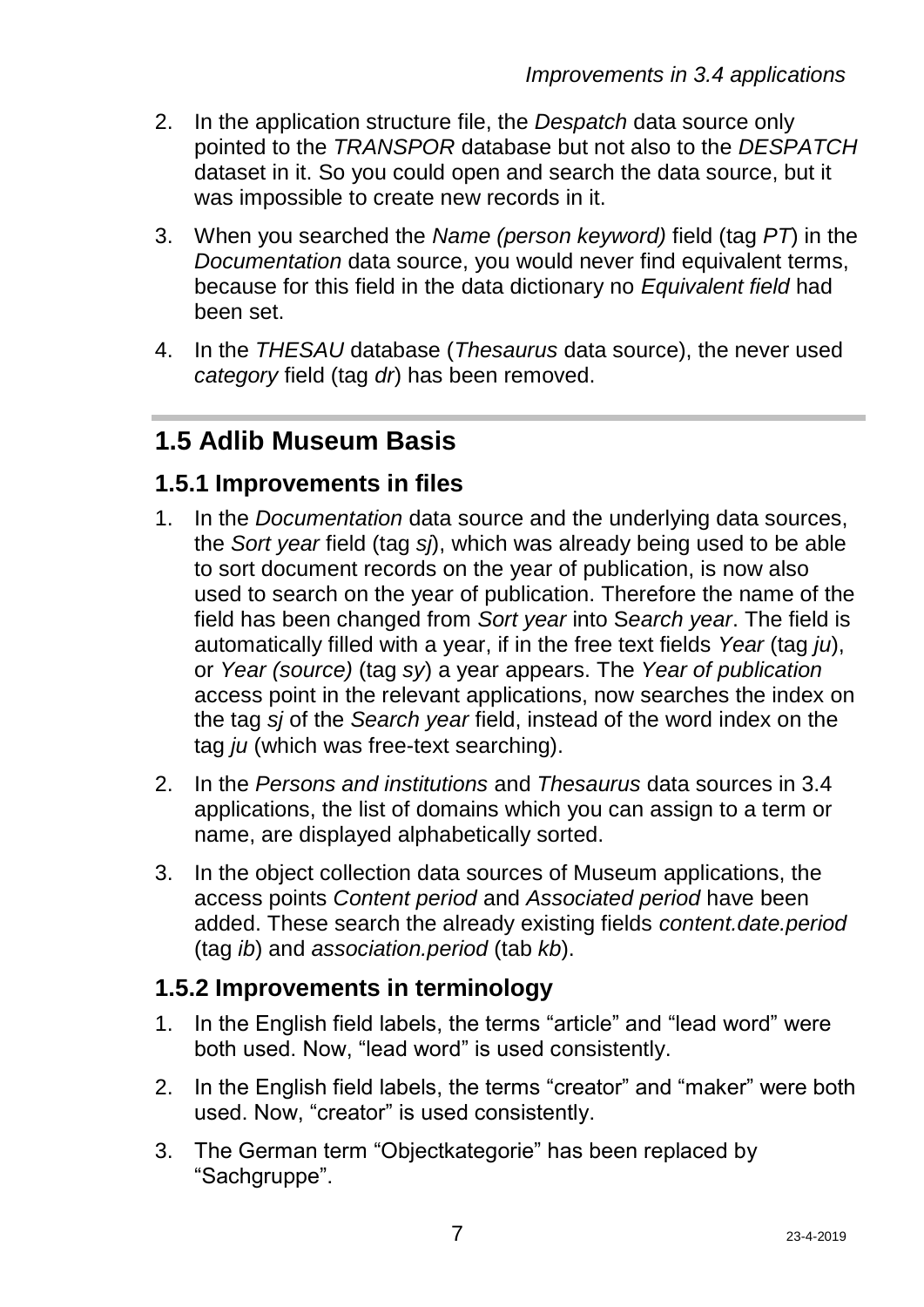## <span id="page-7-0"></span>**1.5.3 Solved problems**

- 1. When you searched the *Name (person keyword)* field (tag *PT*) in the *Documentation* data source, you would never find equivalent terms, because for this field in the data dictionary no *Equivalent field* had been set.
- 2. In the *THESAU* database (*Thesaurus* data source), the never used *category* field (tag *dr*) has been removed.
- 3. On the detail screen *acqui\_bs.fmt* (*Field coll. | Acquisition | Value | Location*), the tag *VJ* has been replaced by *V3* (*V3* already existed in the database). *VJ* was the wrong tag to use here.
- 4. In the Museum Basis help file there were (duplicate) help labels commented out. When Adlib encountered such a help label, the rest of file was not searched any further for other occurrences of this label, so any existing help text was then ignored and not shown in the application.

The Museum Basis help texts have been reviewed and included in the general help files, which solves the problem.

# <span id="page-7-1"></span>**1.6 Adlib Library**

## <span id="page-7-2"></span>**1.6.1 Improvements in files**

- 1. In the *Full catalogue* data source and the underlying data sources *Books*, etc., the *Sort year* field (tag *sj*), which was already being used to be able to sort document records on the year of publication, is now also used to search on the year of publication. Therefore the name of the field has been changed from *Sort year* into S*earch year*. The field is automatically filled with a year, if in the free text fields *Year* (tag *ju*), or *Year (source)* (tag *sy*) a year appears. The *Year of publication* access point in the relevant applications, now searches the index on the tag *sj* of the *Search year* field, instead of the word index on the tag *ju* (which was free-text searching).
- 2. In the *Persons and institutions* and *Thesaurus* data sources in 3.4 applications, the list of domains which you can assign to a term or name, are displayed alphabetically sorted.

## <span id="page-7-3"></span>**1.6.2 Improvements in terminology**

1. In the English field labels, the terms "article" and "lead word" were both used. Now, "lead word" is used consistently.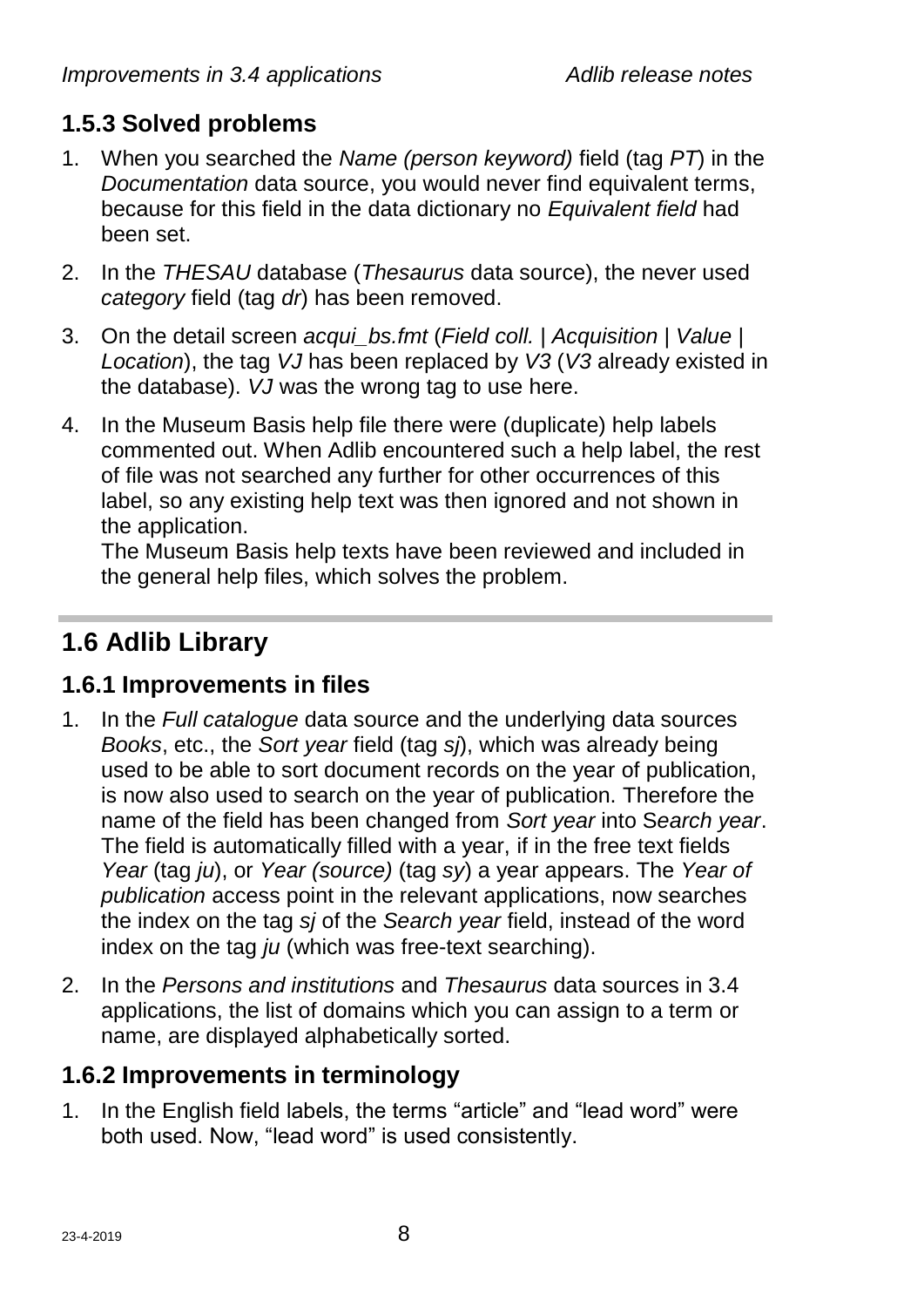## <span id="page-8-0"></span>**1.6.3 Solved problems**

- 1. All ISBD presentations (generated via adapls) have been improved: multiple publishers for one publication are now separated by a colon.
- 2. When you searched the *Name (person keyword)* field (tag *PT*) in the *Full catalogue* data source or its underlying data sources, you would never find equivalent terms, because for this field in the data dictionary no *Equivalent field* had been set.
- 3. In the *THESAU* database (*Thesaurus* data source), the never used *category* field (tag *dr*) has been removed.
- 4. In the *Full catalogue* and *Serials* data sources in the Library OPAC, for the *ISSN* access point the wrong index was used. And in the *Articles* data source, the *ISSN* access point has been removed since articles don't need an ISSN.
- 5. On the general search form *qbfdoc.fmt*, the tag *JU* has been corrected into *jg*, and *ju* into *JU*.
- 6. In the *Extended format* output format (used in the *Full catalogue* and underlying data sources), with serials the holding is now printed as well.

# <span id="page-8-1"></span>**1.7 Adlib Archive**

#### <span id="page-8-2"></span>**1.7.1 Improvements in files**

- 1. In the *Documentation*/*Full catalogue* data source and the underlying data sources *Books*, etc., the *Sort year* field (tag *sj*), which was already being used to be able to sort document records on the year of publication, is now also used to search on the year of publication. Therefore the name of the field has been changed from *Sort year* into S*earch year*. The field is automatically filled with a year, if in the free text fields *Year* (tag *ju*), or *Year (source)* (tag *sy*) a year appears. The *Year of publication* access point in the relevant applications, now searches the index on the tag *sj* of the *Search year* field, instead of the word index on the tag *ju* (which was freetext searching).
- 2. In the *Persons and institutions* and *Thesaurus* data sources in 3.4 applications, the list of domains which you can assign to a term or name, are displayed alphabetically sorted.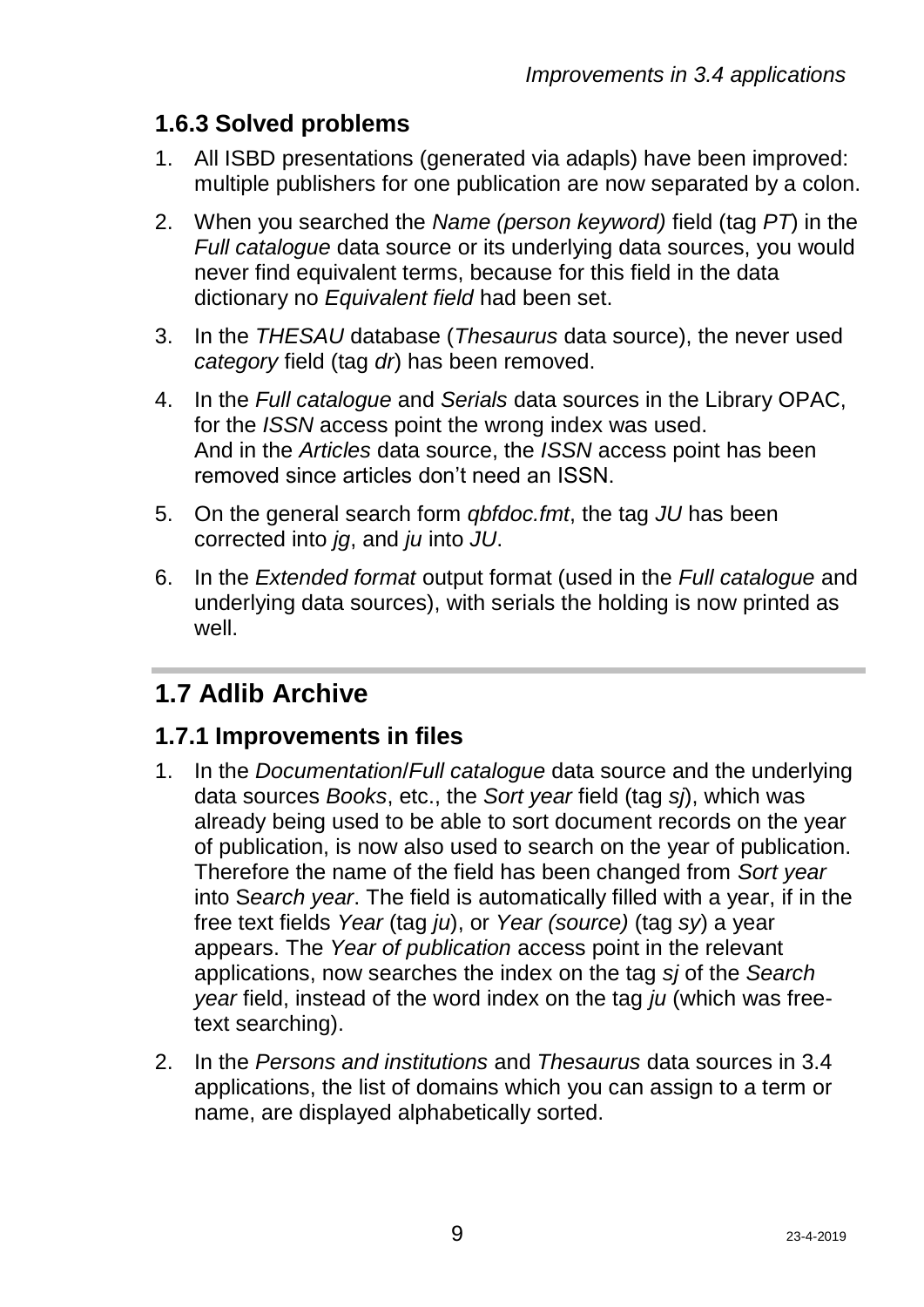## <span id="page-9-0"></span>**1.7.2 Improvements in terminology**

1. In the English field labels, the terms "article" and "lead word" were both used. Now, "lead word" is used consistently.

#### <span id="page-9-1"></span>**1.7.3 Solved problems**

- 1. All ISBD presentations (generated via adapls) have been improved: multiple publishers for one publication are now separated by a colon.
- 2. A wrong dataset name was used in the field adapl *collect.ada*. Due to this error, the screen field *Closed until* in an Archive application was not automatically calculated after you had filled in *Date (late)* and *Period closed in years*.
- 3. In the application structure file, the *Despatch* data source only pointed to the *TRANSPOR* database but not also to the *DESPATCH* dataset in it. So you could open and search the data source, but it was impossible to create new records in it.
- 4. When you searched the *Name (person keyword)* field (tag *PT*) in the *Documentation* data source or its underlying data sources, you would never find equivalent terms, because for this field in the data dictionary no *Equivalent field* had been set.
- 5. In the *THESAU* database (*Thesaurus* data source), the never used *category* field (tag *dr*) has been removed.
- 6. In detail screens of the two Archive datasets in all relevant applications equipped with these, for the *Part* screen field in the *Dimensions* field group, a wrong tag was used.

# <span id="page-9-2"></span>**1.8 Adlib Loans**

# <span id="page-9-3"></span>**1.8.1 The improved remind procedure**

#### ■ New files

In your new Adlib Loans Management model application 3.4 you'll find the following new files for the remind procedure: *adlib#.txt, reminder.dot, reminder\_email.dot, reminder\_nl.dot, reminder\_email\_nl.dot, reminder\_de.dot, reminder\_email\_de.dot, reminder\_fr.dot, reminder\_email\_fr.dot, reminder\_gr.dot, reminder\_email\_gr.dot, reminder.ada,* and *reminder.bin.*

• **adlib#.txt**: extended system texts for all adapls together, English (), Dutch (1), French (2), German (3), Arabic (4) and Greek (6); these text files are located in the \*texts* subfolder in your Adlib Software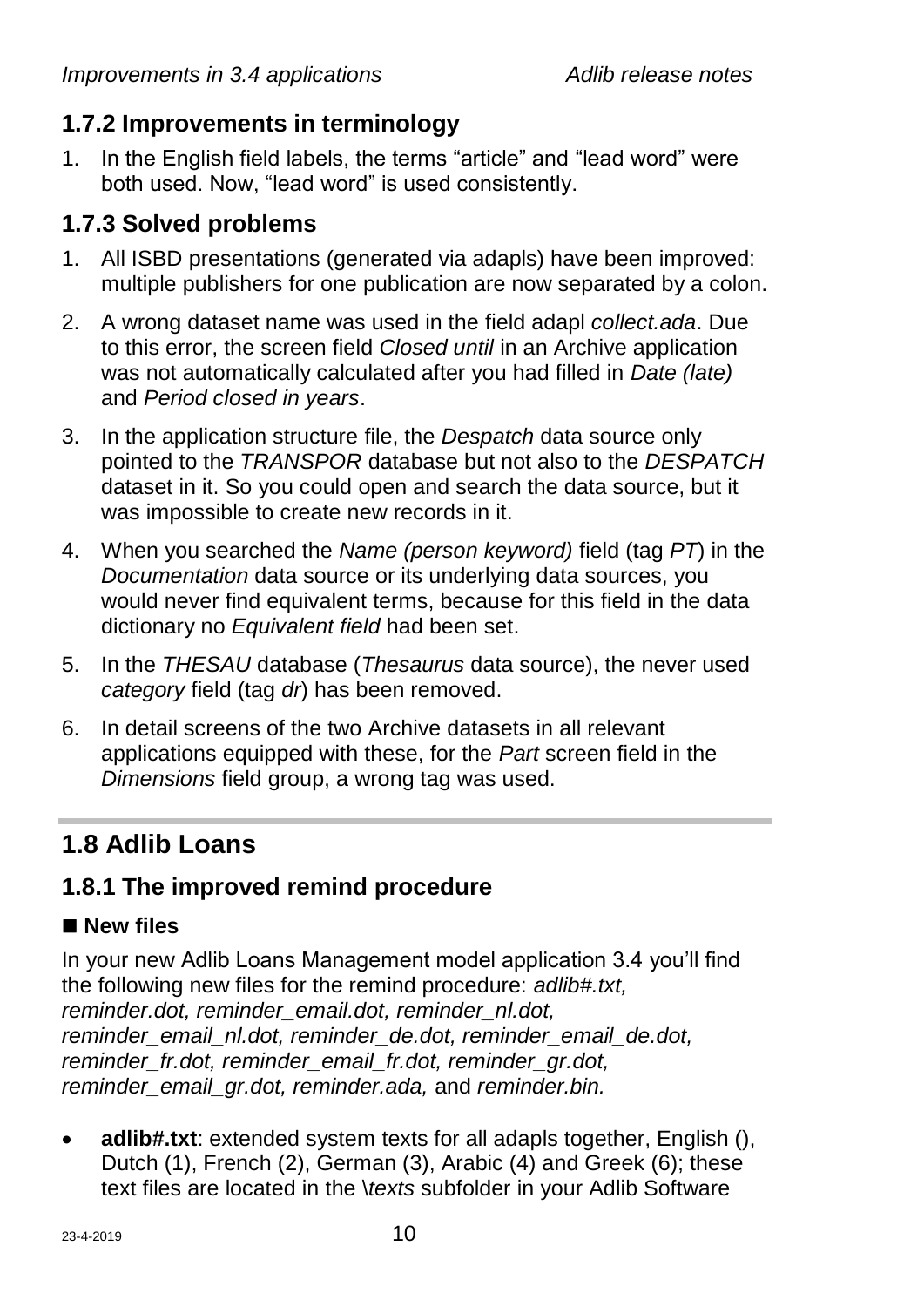folder and contain all texts (per file in one language) that are used by all adapls.

Open each of the new .*txt* files (or just the languages which you use) in Windows Notepad and apply the following changes:

- 1. Behind line number 192, type the name of the SMTP server which should be used for sending e-mail.
- 2. Behind line number 278, type the sender e-mail address, for example the general e-mail address of your library.
- 3. When sending reminders from the file menu in Adlib (in the first step of the *Search wizard*), Adlib possibly generates a *reminder.log* file in the \*wadcirc* or \*library loans management* folder, in which any error message are saved (then the error messages won't be displayed on screen). If you don't want to save such a file, but wish to send it by email to e.g. the application manager, then behind line number 1051 enter the e-mail address of that person or department. If you do not provide an e-mail address, then the file will be stored in the current application folder by default (\*wadcirc* or *\library loans management*), unless you have entered a different path and file name behind line number 1055; then the latter is considered the preferred location.

Save each file after adjusting it.

- **reminder.dot (in five languages)**: examples of a Word template for printing with the new remind procedure.
- reminder email.dot (in five languages): examples of a Word template for sending e-mail with the new remind procedure.

These files are located in the *\Worddoc\templates*-subfolder in your Adlib Software folder.

In your previous application you could probably only print or send reminders with the plain texts that you store in the *Letters* file, and to which you have linked per borrower (if the concerning borrower should be able to receive reminders). By default you can link to three subsequent reminder letters this way.

The new remind procedure makes it possible to print/send reminders via Word templates, in stead of as plain text. The result is now nicely laid out.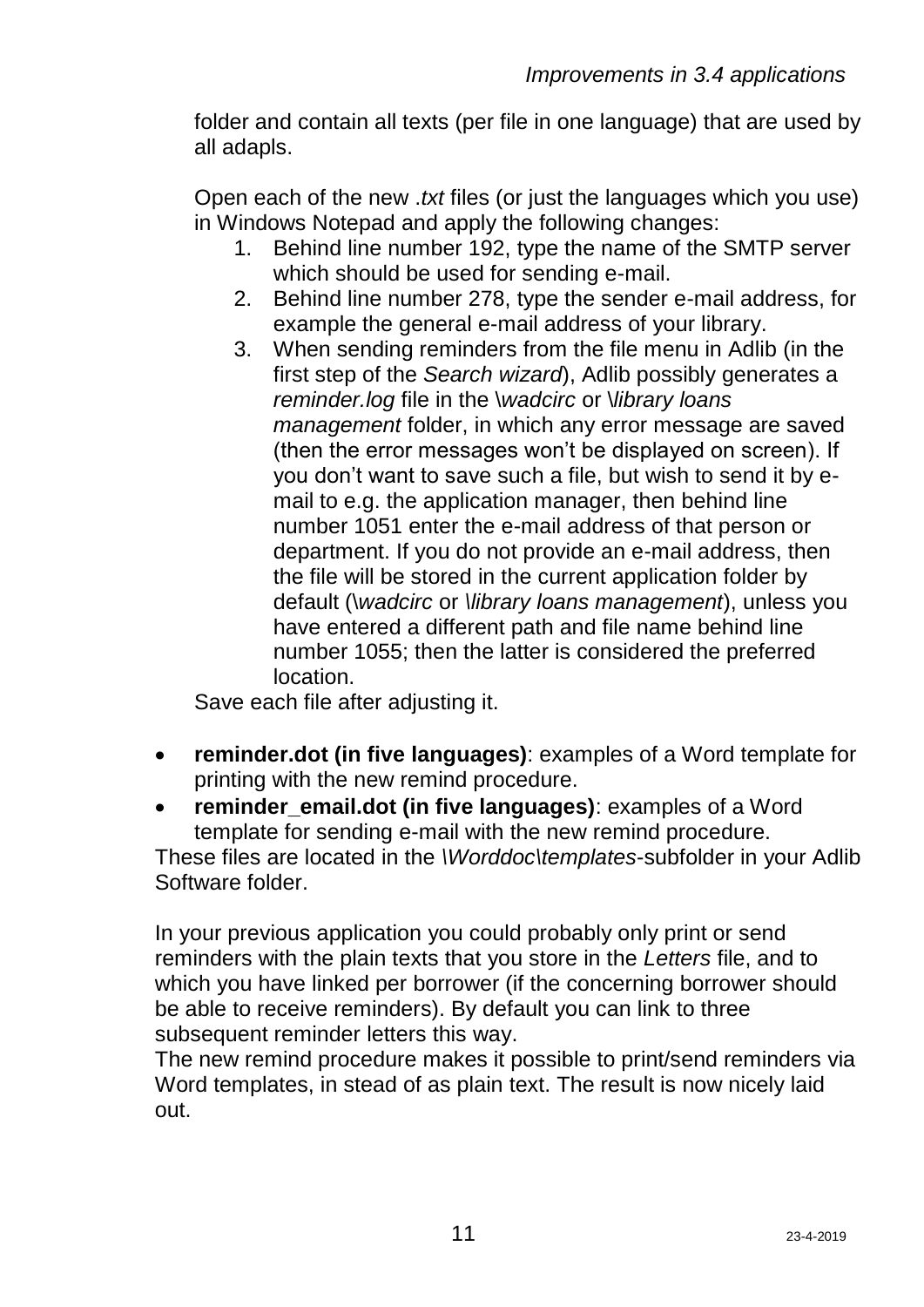You now have to choose how you want to print or send reminders.

- If you are satisfied with the plain texts which you are already using, then you don't have to do anything with the reminder templates: you can throw them away or store them somewhere.

- If, for the processing of reminders per e-mail, you wish to use the new template, then only adjust the fixed texts in the *reminder\_email.dot* file to your own situation (you can do that in Microsoft Word), and save the file again with the .*dot* extension (not as .*doc*). In this file, use fixed texts in the language in which you want send reminders via templates: so, type Dutch fixed texts in *reminder\_email.dot* (by replacing the English ones), or rename the *reminder\_email.dot* file into *reminder\_email\_en.dot* and *reminder\_email\_nl.dot* into *reminder\_email.dot* so that you can edit the Dutch template now used by Adlib directly, if you would like to send reminders in the Dutch language. (This means that in 3.4 applications it is not possible to send reminders in different languages, e.g. depending on the borrower's own language.) You have to use this *reminder\_email* template as the basis for three reminder templates in one language of choice. These templates must be named: reminder email1.dot, reminder email2.dot, and reminder email3.dot. The first file will be used for the first reminder, the second for the second, etc. Put these three templates in the folder that holds your Loans Management application file: \*wadcirc* or \*library loans management*, for instance. Adlib can only find the templates if they are in this folder. Note that *reminder* email nl.dot is not being used by the procedure, it

just serves as an example.

- If, for the printing of reminders (to the printer), you wish to use the new template, then only adjust the fixed texts in the *reminder.dot* file to your own situation (you can do that in Microsoft Word), and save the files again with the .*dot* extension (not as .*doc*). In this file, use fixed texts in the language in which you want send reminders via templates: so, type Dutch fixed texts in *reminder.dot* (by replacing the English ones), or rename the *reminder.dot* file into *reminder\_en.dot* and *reminder\_nl.dot* into *reminder.dot* so that you can edit the Dutch template now used by Adlib directly, if you would like to send reminders in the Dutch language. (This means that in 3.4 applications it is not possible to send reminders in different languages, e.g. depending on the borrower's own language.) You have to use this *reminder* template as the basis for three reminder templates in one language of choice. These templates must be named: reminder1.dot, reminder2.dot, and reminder3.dot. The first file will be used for the first reminder, the second for the second, etc. Put these three templates in the folder that holds your Loans Management application file: \*wadcirc* or \*library loans management*, for instance. Adlib can only find the templates if they are in this folder.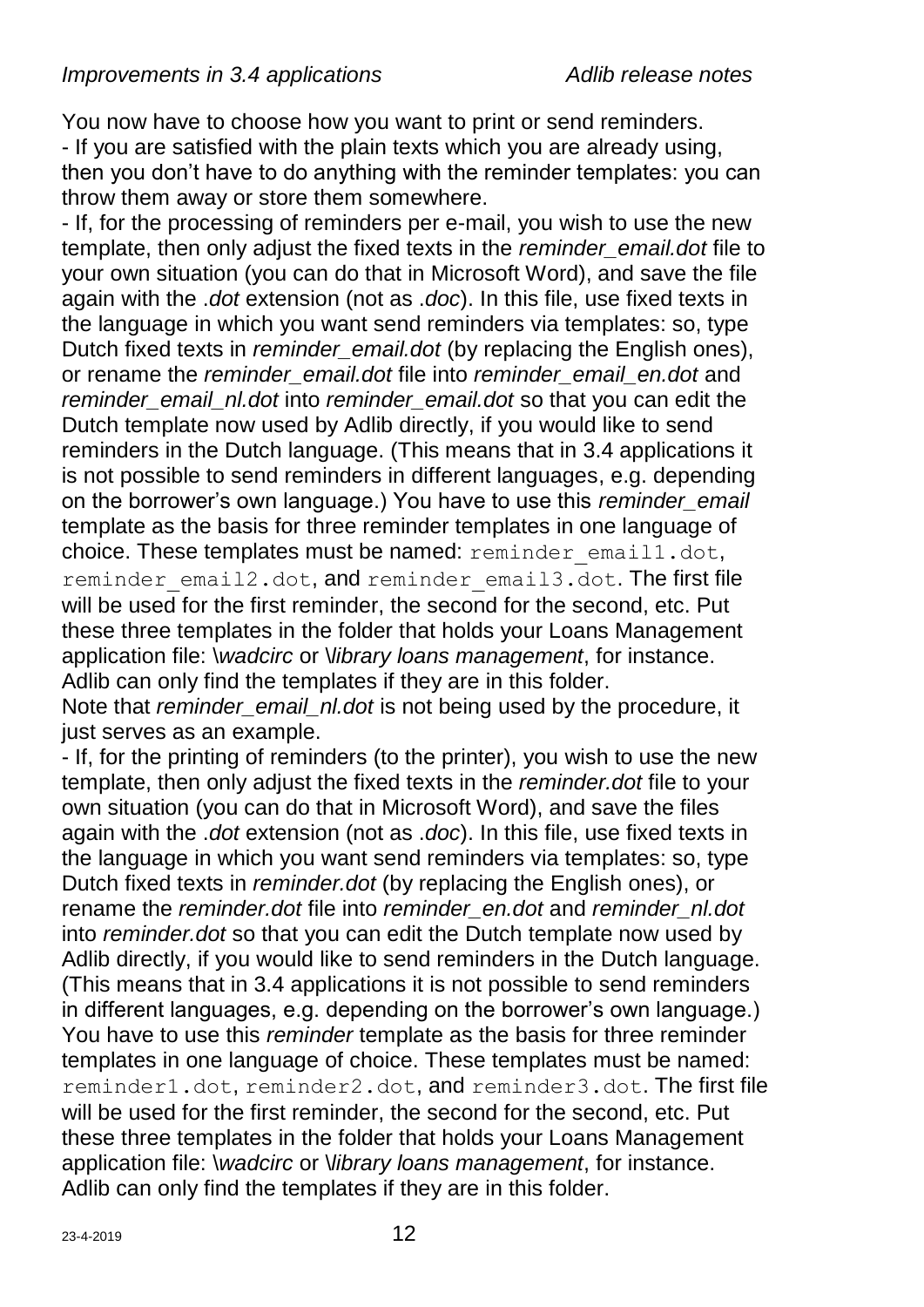Note that *reminder\_nl* is not being used by the procedure, it just serves as an example.

If you have created new templates and put them in the right folder, then in 3.4 applications you don't have to make any links to these templates. When printing or sending reminders, Adlib (do use the most recent update of the Adlib executables) always first checks whether there might be an applicable template present. If it isn't, Adlib automatically uses the plain text letters which you had set already per borrower; then too you profit from the new remind procedure, because more information will be generated (outstanding fines are added) and overdue copies are now sorted by reminder letter type as well.

- **reminder.ada**: the source code of the new remind adapl.
- **reminder.bin**: the compiled adapl:

For these files you don't have to make any settings.

#### ■ Printing reminders

Now you are ready to send reminders. You can do this in two/three ways.

| Search wizard - Step 1 of 4                                                                                                                                                                                                                      |  |
|--------------------------------------------------------------------------------------------------------------------------------------------------------------------------------------------------------------------------------------------------|--|
| Select database:                                                                                                                                                                                                                                 |  |
| -- Borrowers<br>- Copies<br>Borrower categories and limits<br><b>Statistics</b><br>- Title reservations<br>- Copy reservations<br>l— Fines<br>– Loan fees<br>i— Letters<br>Print reminders<br>-- Print reservation notifications<br>- Take stock |  |
| Description<br>Select the database you want to use<br>Cancel<br>Next><br>Help<br>< Back                                                                                                                                                          |  |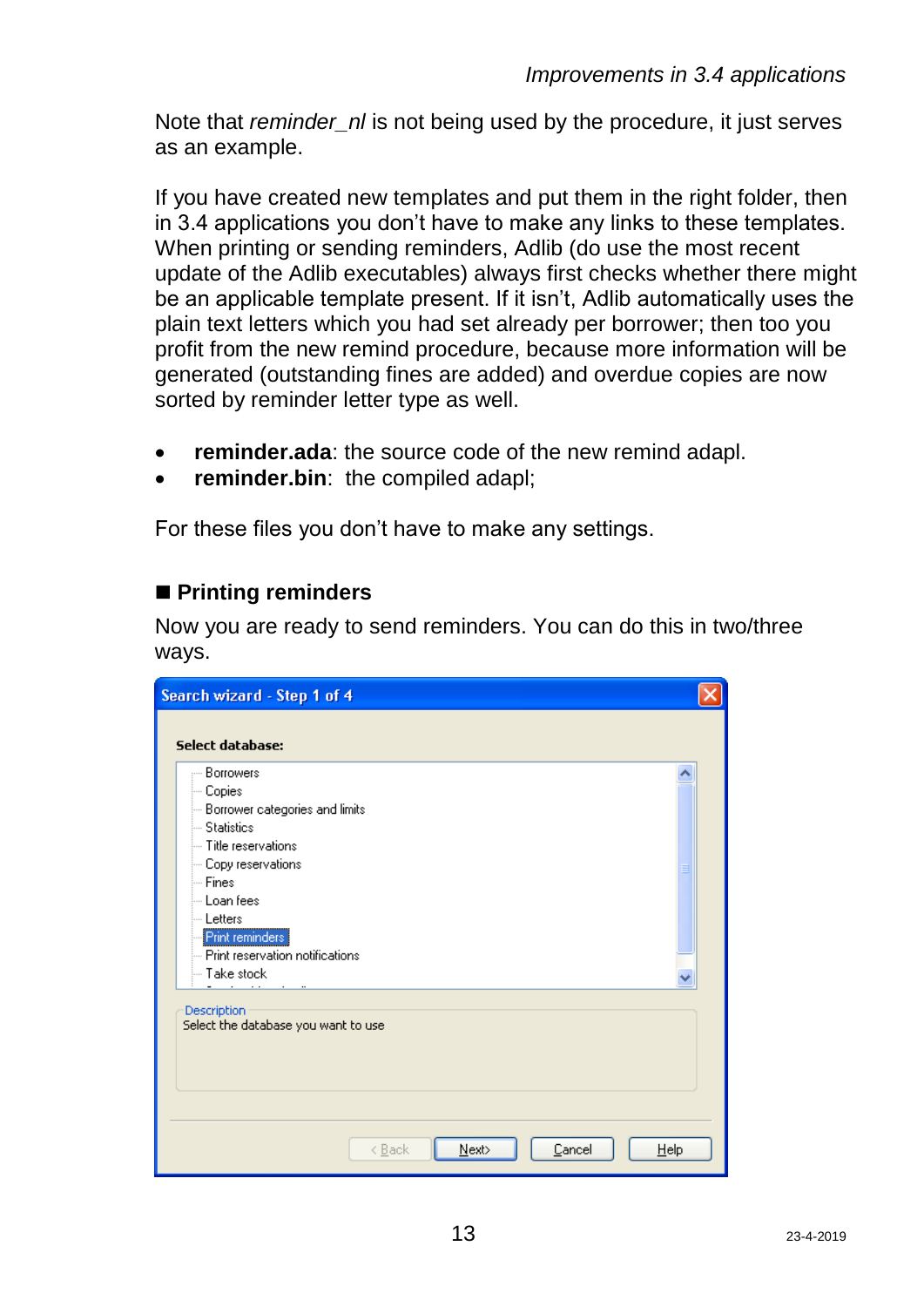1. In the first step of the *Search wizard* you'll find the *Print reminders* option (see the screenshot above). This is not a database, but a link to an adapl program which checks for all copies on loan whether they are overdue, and subsequently automatically prints or sends a reminder. (Processing a Word template takes a couple of seconds per overdue copy.) Double-click *Print reminders* (and in the following confirmation window click *Yes*) to start the procedure.

2. It's possible as well to print reminders for a selection of borrowers or copies only. Search the desired records in the *Borrowers* or *Copies* database and mark them in the *Brief display* of the search result (see the Adlib User Guide for information about standard functionality). Then you must sort the search result in the *Copies* database on borrower number: this way, copies of a borrower for which the same reminder letter must be made are placed on one letter. Click the *Print* button to open the *Print wizard*. In it, choose *Create a report with a predefined output format*. In the next step of the *Print wizard* you'll find a format for printing reminders, in the list with available output formats. Select it and click *Finish*. In the Windows *Print* window which opens, leave the *Print to file*, *Send by e-mail* and *MS-DOS text* options **unmarked**. Click *OK*, and Adlib automatically determines which reminders must be sent by e-mail and which must be printed.

#### ◼ **Remarks**

• In the *Copies* database, you can find out per copy how many reminders (*Recalls*) already have been sent, and when the last one was sent.

|  | Acquisition<br>Copy details | Location and counters                                                  | Serial details<br>Management details |            |
|--|-----------------------------|------------------------------------------------------------------------|--------------------------------------|------------|
|  | DGM 34B598/2                | Antarctic environmental protocol and its domestic legal implementation |                                      |            |
|  |                             |                                                                        |                                      |            |
|  | Locations                   |                                                                        |                                      |            |
|  | Home site                   | Den Haag                                                               |                                      |            |
|  | Current site                | Den Haag                                                               |                                      |            |
|  | Location notes              |                                                                        |                                      |            |
|  | <b>Counters</b>             |                                                                        |                                      |            |
|  | <b>Reservations</b>         |                                                                        | Accumulated loans                    |            |
|  | <b>Renewals</b>             |                                                                        | Recalls                              | 2          |
|  |                             |                                                                        | Last recall sent on                  | 30/01/2006 |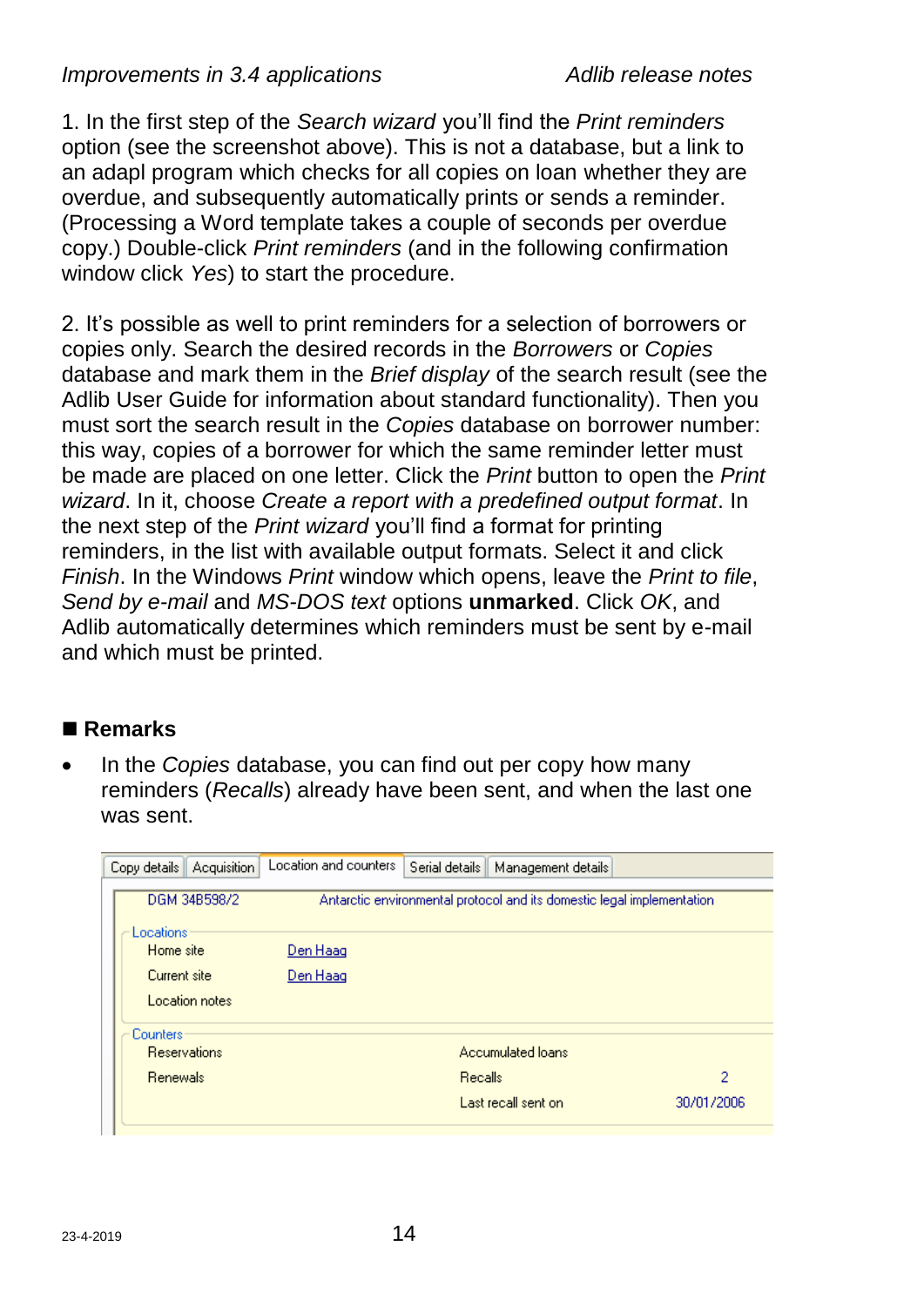- Reminders will always be sent in the correct order: a borrower can never receive *reminder2* before having received *reminder1*, nor *reminder3* before having received *reminder2*. So if you start printing/sending reminders for the first time after a holiday of three weeks, and a borrower with an overdue book has not yet received a reminder, then he or she now receives *reminder1* (even though the book is so much days overdue that normally already a second or third reminder would have been sent). On the other hand, if the library did sent *reminder1* prior to the holiday, then now *reminder2* will be printed/sent, etc. Moreover, the difference between the set *Days overdue* for two subsequent letters will still apply for sending the next reminder. So, if the reminder terms are e.g. 7, 14 and 19, and after a holiday of three weeks you start printing reminders again on Monday, and repeat it on Wednesday, then a first reminder from Monday won't be followed up by a reminder two after these two days. Only after 7 (14-7) days you will be able to print reminder number two.
- If some time earlier a reminder was made for an overdue copy, but it isn't known when that was done, then the same reminder will be sent again and the current date will be saved in the relevant copy record.
- Reminders are put together per borrower and per reminder term. This means that all copies of a borrower for which reminder 1 must be made, will be printed on one letter. And all copies of that borrower for which reminder 2 must be made, will be printed together on a subsequent letter. This way, the character of the letter text is always applicable to all copies in that letter.
- If a borrower has received the maximum number of reminders for a copy already, then no further reminders will be created, yet a warning appears on screen or that message will be registered in the log file.
- If a borrower has outstanding fines for copies which were returned too late in the past, then on every reminder letter also an overview of those fines will be printed. For copies which are currently overdue, no provisional fines will be calculated. Of course you can include a fixed text in your reminder letters, to remind the borrower about the fine per day or week which will be charged for overdue copies.
- Reminders will be sent by e-mail automatically if an e-mail address has been registered for the borrower. If no e-mail address is known, or if e-mailing fails, then the reminder will be printed on paper.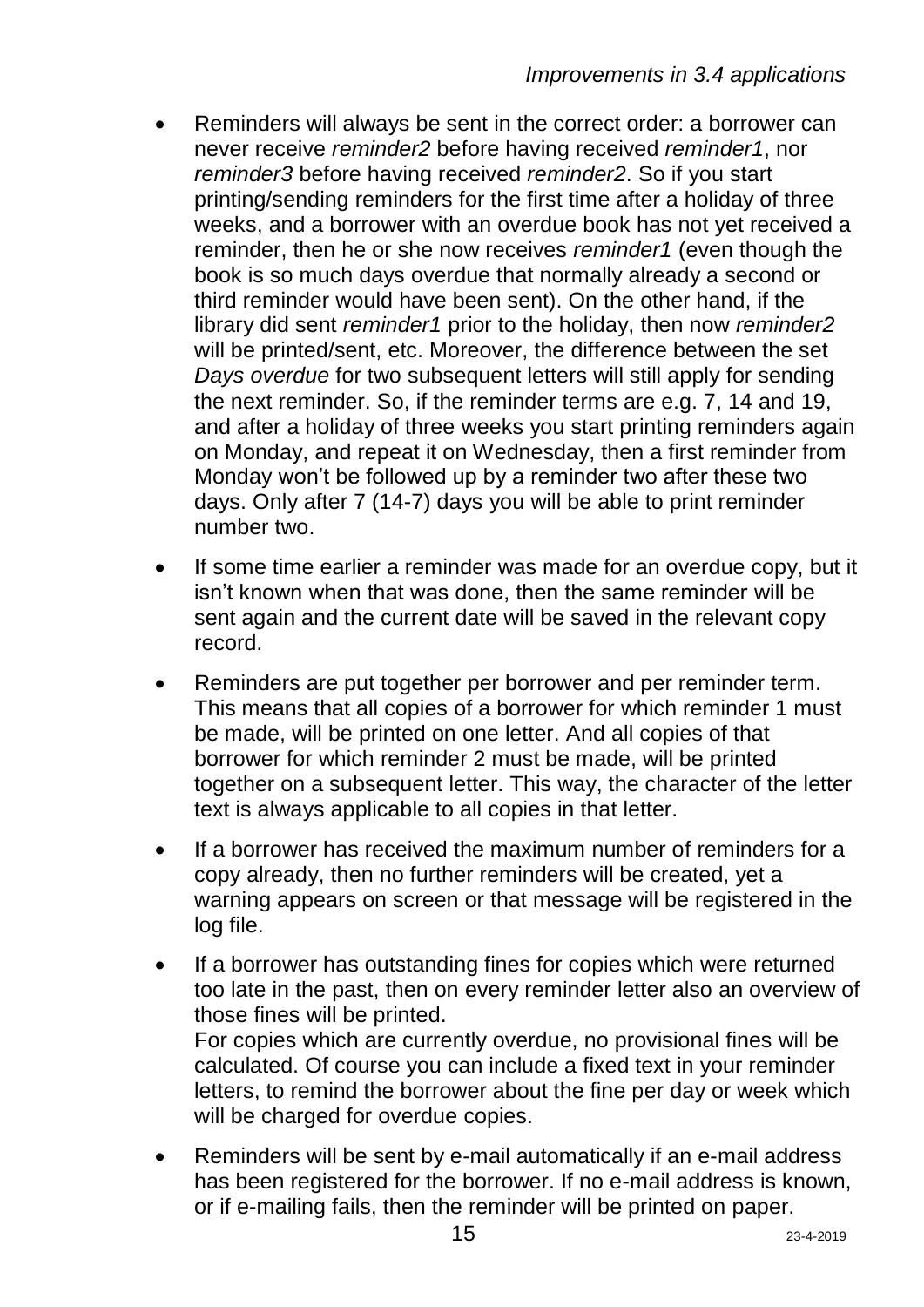## <span id="page-15-0"></span>**1.8.2 Improvements in files**

1. For the reminder procedure of the Library Loans module, the adapls *borr\_rem.ada* (*borrower* database), *copyrem.ada* (*copies* database), *remind.ada* (adapl command in database menu of application) and *remind.inc* have together been replaced by the new *reminder.ada*, as are the compiled versions (.*bin*) of these files of course. Now, in reminders, information will be added about outstanding fines relating to earlier returned copies. Also, overdue copies will not only be sorted per borrower but per reminder term as well (so a borrower may receive more than one reminder letter), and you can use Word templates for the reminder data.

This has altered the operation of the reminder procedure, as described above.

# <span id="page-15-1"></span>**1.9 Adlib Acquisitions**

## <span id="page-15-2"></span>**1.9.1 Solved problems**

- 1. Because of a missing subroutine in the *budget.ada* adapl, cost centres weren't updated correctly: the expenditures remained zero after a payment.
- 2. Records in the *Payment history* data source (*COSTS* database) are now correctly filled during their automatic creation: previously, sometimes empty records were created, due to an error in the *ordcalc* adapl.
- 3. The contents of the tag *BA* (the commitments) will no longer be shown on the brief display of the *Orders* data source (by the *br\_order* before-screen adapl), because users found that information to be unnecessary and confusing.

# <span id="page-15-3"></span>**1.10 Adlib Serials**

## <span id="page-15-4"></span>**1.10.1 Solved problems**

- 1. Because of a missing subroutine in the *budget.ada* adapl, cost centres weren't updated correctly: the expenditures remained zero after a payment.
- 2. For the *Distribution lists* data source, the output format *Print of readers lists* has been improved significantly.
- 3. Taking in a serial while no readers list is linked to that serial, previously still initialized the printer. (If such a list is linked indeed, then it will be printed automatically for the subsequent reader(s).) In